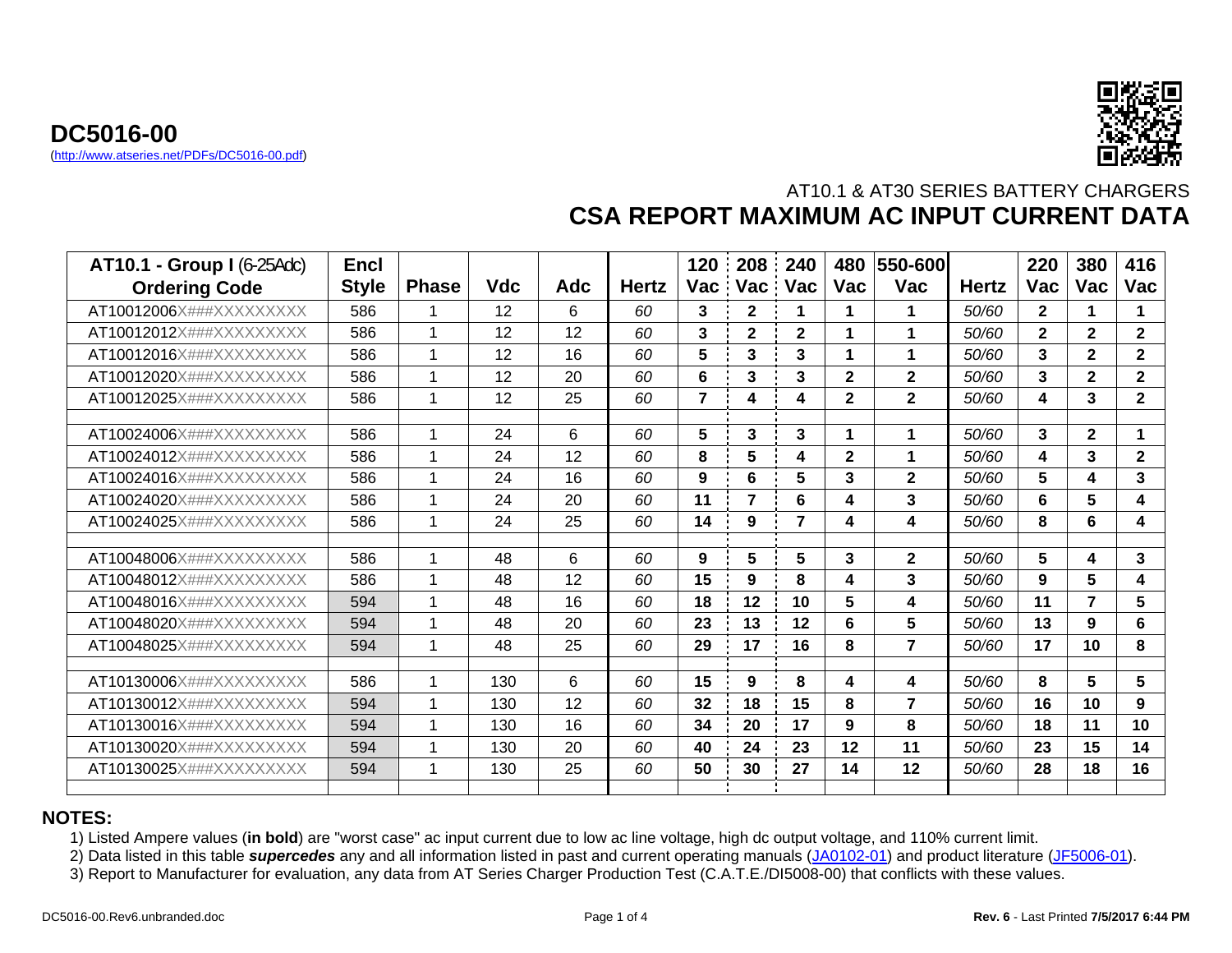



| <b>AT10.1 - Group II (30-100Adc)</b> | <b>Encl</b>  |              |            |     |              | 120 | 208            | 240                     | 480            | 550-600      |              | 220        | 380 | 416            |
|--------------------------------------|--------------|--------------|------------|-----|--------------|-----|----------------|-------------------------|----------------|--------------|--------------|------------|-----|----------------|
| <b>Ordering Code</b>                 | <b>Style</b> | <b>Phase</b> | <b>Vdc</b> | Adc | <b>Hertz</b> | Vac | Vac            | <b>Vac</b>              | Vac            | <b>Vac</b>   | <b>Hertz</b> | <b>Vac</b> | Vac | Vac            |
| AT10012030X###XXXXXXXXX              | 5017         |              | 12         | 30  | 60           | 9   | 6              | 5                       | 3              | $\mathbf{2}$ | 50/60        | 5          | 3   | 3              |
| AT10012040X###XXXXXXXXX              | 5017         | 1            | 12         | 40  | 60           | 11  | $\overline{7}$ | 6                       | 3              | 3            | 50/60        | 6          | 4   | $\overline{3}$ |
| AT10012050X###XXXXXXXXX              | 5017         | 1            | 12         | 50  | 60           | 14  | 8              | $\overline{\mathbf{z}}$ | 4              | 3            | 50/60        | 8          | 5   | 4              |
| AT10012075X###XXXXXXXXX              | 5018         | 1            | 12         | 75  | 60           | 21  | 13             | 11                      | 6              | 5            | 50/60        | 12         | 7   | 6              |
| AT10012100X###XXXXXXXXX              | 5018         | 1            | 12         | 100 | 60           | 28  | 15             | 13                      | 8              | 6            | 50/60        | 16         | 10  | 8              |
|                                      |              |              |            |     |              |     |                |                         |                |              |              |            |     |                |
| AT10024030X###XXXXXXXXX              | 5017         |              | 24         | 30  | 60           | 16  | 8              | 8                       | 4              | 4            | 50/60        | 8          | 5   | 5              |
| AT10024040X###XXXXXXXXX              | 5017         | 1            | 24         | 40  | 60           | 20  | 12             | 11                      | 6              | 5            | 50/60        | 12         | 8   | $\overline{7}$ |
| AT10024050X###XXXXXXXXX              | 5017         | 1            | 24         | 50  | 60           | 26  | 15             | 14                      | 7              | 6            | 50/60        | 15         | 8   | 8              |
| AT10024075X###XXXXXXXXX              | 5018         | 1            | 24         | 75  | 60           | 42  | 26             | 22                      | 11             | 10           | 50/60        | 23         | 14  | 13             |
| AT10024100X###XXXXXXXXX              | 5018         | 1            | 24         | 100 | 60           | 51  | 25             | 22                      | 11             | 11           | 50/60        | 24         | 14  | 13             |
|                                      |              |              |            |     |              |     |                |                         |                |              |              |            |     |                |
| AT10048030X###XXXXXXXXX              | 5017         |              | 48         | 30  | 60           | 28  | 16             | 15                      | $\overline{7}$ | 6            | 50/60        | 16         | 12  | 8              |
| AT10048040X###XXXXXXXXX              | 5017         | 1            | 48         | 40  | 60           | 38  | 22             | 19                      | 9              | 8            | 50/60        | 19         | 12  | 11             |
| AT10048050X###XXXXXXXXX              | 5017         | 1            | 48         | 50  | 60           | 52  | 28             | 26                      | 12             | 11           | 50/60        | 28         | 16  | 15             |
| AT10048075X###XXXXXXXXX              | 5018         |              | 48         | 75  | 60           | 79  | 48             | 39                      | 19             | 17           | 50/60        | 43         | 25  | 22             |
| AT10048100X###XXXXXXXXX              | 5018         |              | 48         | 100 | 60           | 88  | 50             | 44                      | 22             | 19           | 50/60        | 48         | 28  | 25             |
|                                      |              |              |            |     |              |     |                |                         |                |              |              |            |     |                |
| AT10130030X###XXXXXXXXX              | 5017         | 1            | 130        | 30  | 60           | 75  | 44             | 40                      | 20             | 16           | 50/60        | 42         | 23  | 22             |
| AT10130040X###XXXXXXXXX              | 5018         | $\mathbf{1}$ | 130        | 40  | 60           | 100 | 59             | 53                      | 28             | 17           | 50/60        | 57         | 35  | 32             |
| AT10130050X###XXXXXXXXX              | 5018         | 1            | 130        | 50  | 60           | N/A | 72             | 63                      | 32             | 28           | 50/60        | 68         | 40  | 36             |
| AT10130075X###XXXXXXXXX              | 5018         | 1            | 130        | 75  | 60           | N/A | 100            | 81                      | 40             | 36           | 50/60        | 83         | 52  | 47             |
|                                      |              |              |            |     |              |     |                |                         |                |              |              |            |     |                |

#### **NOTES:**

1) Listed Ampere values (**in bold**) are "worst case" ac input current due to low ac line voltage, high dc output voltage, and 110% current limit.

2) Data listed in this table *supercedes* any and all information listed in past and current operating manuals ([JA0102-02](http://www.atseries.net/PDFs/JA0102-02.pdf)) and product literature ([JF5006-01](http://www.atseries.net/PDFs/JF5006-01.pdf)).

3) Report to Manufacturer for evaluation, any data from AT Series Charger Production Test (C.A.T.E./DI5008-00) that conflicts with these values.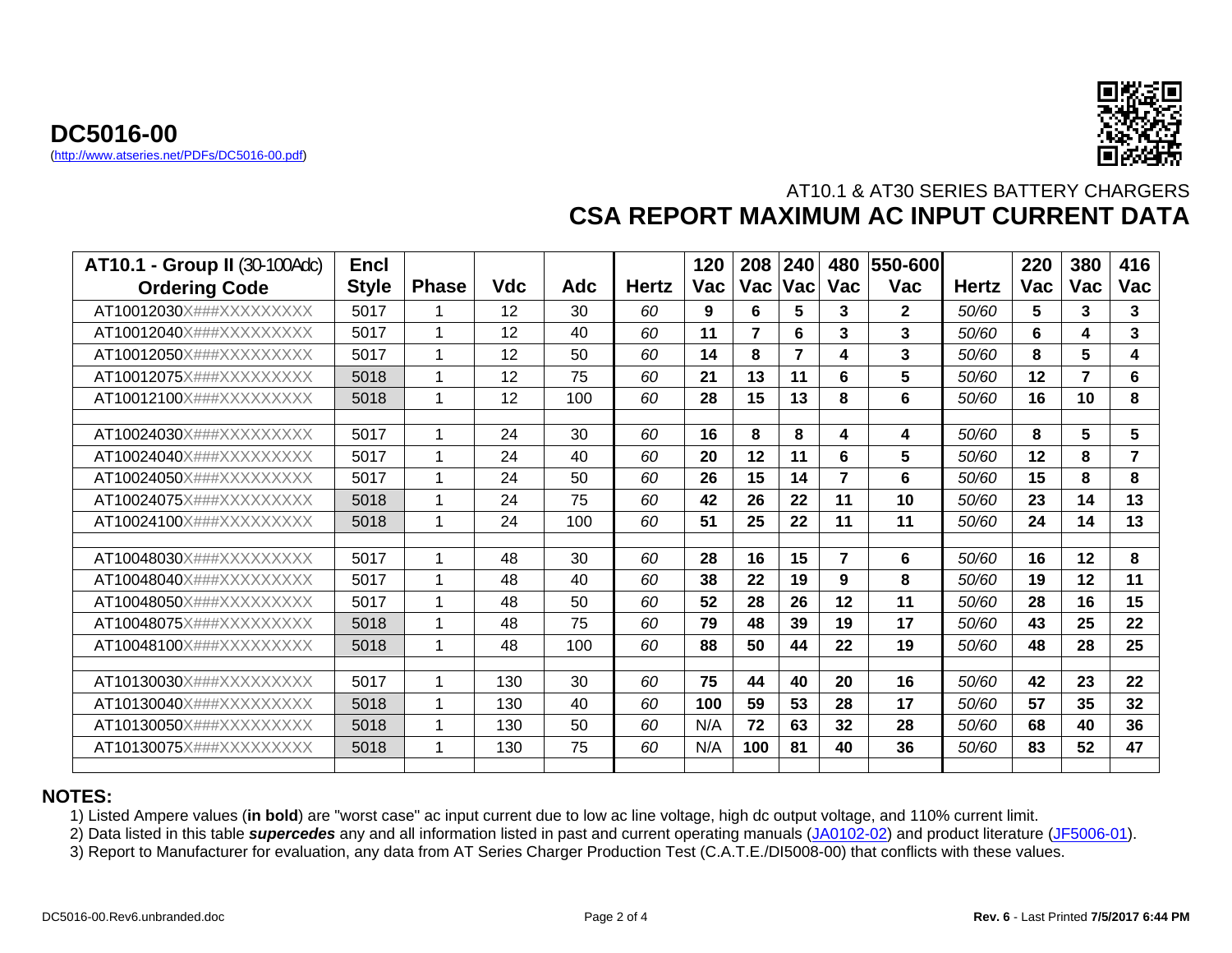



| <b>AT30 (3PH 25-400Adc)</b><br><b>Ordering Code</b> | <b>Encl</b><br><b>Style</b> | <b>Phase</b> | <b>Vdc</b> | Adc | <b>Hertz</b> | 208<br>Vac     | 240<br>Vac | 480<br>Vac               | 550-600<br>Vac | <b>Hertz</b> | 220<br><b>Vac</b> | 380<br><b>Vac</b> | 416<br>Vac | 440<br>Vac     |
|-----------------------------------------------------|-----------------------------|--------------|------------|-----|--------------|----------------|------------|--------------------------|----------------|--------------|-------------------|-------------------|------------|----------------|
| AT30012050X###XXXXXXXXX                             | 5018                        | 3            | 12         | 50  | 60           | 5              | 4          | $\mathbf{2}$             | $\mathbf{2}$   | 50/60        | 5                 | 3                 | 3          | $\mathbf{2}$   |
| AT30012075X###XXXXXXXXX                             | 5018                        | 3            | 12         | 75  | 60           | $\overline{7}$ | 6          | 3                        | 3              | <i>50/60</i> | 6                 | 4                 | 3          | 3              |
| AT30012100X###XXXXXXXXX                             | 5018                        | 3            | 12         | 100 | 60           | 9              | 8          | 4                        | 4              | <i>50/60</i> | 8                 | 5                 | 5          | 4              |
| AT30012125X###XXXXXXXXX                             | 5030                        | 3            | 12         | 125 | 60           | 12             | 10         | 5                        | 5              | 50/60        | 11                | 6                 | 6          | 5              |
| AT30012150X###XXXXXXXXX                             | 5030                        | 3            | 12         | 150 | 60           | 13             | 12         | 6                        | 6              | 50/60        | 13                | 9                 | 7          | 6              |
| AT30012200X###XXXXXXXXX                             | 5030                        | 3            | 12         | 200 | 60           | 16             | 14         | $\overline{\phantom{a}}$ | 6              | 50/60        | 16                | 9                 | 9          | 8              |
| AT30012250X###XXXXXXXXX                             | 5030                        | 3            | 12         | 250 | 60           | 22             | 19         | 9                        | 8              | <i>50/60</i> | 20                | 12                | 11         | 10             |
| AT30012300X###XXXXXXXXX                             | 5030                        | 3            | 12         | 300 | 60           | 28             | 24         | 12                       | 11             | <i>50/60</i> | 24                | 14                | 13         | 12             |
|                                                     |                             |              |            |     |              |                |            |                          |                |              |                   |                   |            |                |
| AT30024050X###XXXXXXXXX                             | 5018                        | 3            | 24         | 50  | 60           | 9              | 8          | 4                        | 4              | 50/60        | 9                 | 6                 | 6          | 6              |
| AT30024075X###XXXXXXXXX                             | 5018                        | 3            | 24         | 75  | 60           | 12             | 10         | 5                        | 5              | 50/60        | 11                | 7                 | 6          | 5              |
| AT30024100X###XXXXXXXXX                             | 5018                        | 3            | 24         | 100 | 60           | 16             | 14         | $\overline{\phantom{a}}$ | 6              | <i>50/60</i> | 15                | 9                 | 8          | $\overline{7}$ |
| AT30024125X###XXXXXXXXX                             | 5030                        | 3            | 24         | 125 | 60           | 21             | 18         | 9                        | 8              | 50/60        | 20                | 11                | 10         | 9              |
| AT30024150X###XXXXXXXXX                             | 5030                        | 3            | 24         | 150 | 60           | 24             | 21         | 11                       | 10             | <i>50/60</i> | 24                | 12                | 12         | 11             |
| AT30024200X###XXXXXXXXX                             | 5030                        | 3            | 24         | 200 | 60           | 28             | 25         | 13                       | 11             | 50/60        | 28                | 16                | 14         | 13             |
| AT30024250X###XXXXXXXXX                             | 5030                        | 3            | 24         | 250 | 60           | 39             | 34         | 17                       | 15             | 50/60        | 37                | 22                | 20         | 19             |
| AT30024300X###XXXXXXXXX                             | 5030                        | 3            | 24         | 300 | 60           | 51             | 44         | 22                       | 19             | <i>50/60</i> | 44                | 25                | 23         | 22             |
| AT30024400X###XXXXXXXXX                             | 163                         | 3            | 24         | 400 | 60           | 59             | 51         | 27                       | 24             | <i>50/60</i> | 59                | 34                | 32         | 30             |

#### **NOTES:**

1) Listed Ampere values (**in bold**) are "worst case" ac input current due to low ac line voltage, high dc output voltage, and 110% current limit.

2) Data listed in this table *supercedes* information listed in past and current operating manuals ([JA0102-03](http://www.atseries.net/PDFs/JA0102-03.pdf)) and product literature ([JF5018-01](http://www.atseries.net/PDFs/JF5018-01.pdf)).

3) Report to Manufacturer for evaluation, any data from AT Series Charger Production Test (C.A.T.E./DI5008-00) that conflicts with these values.